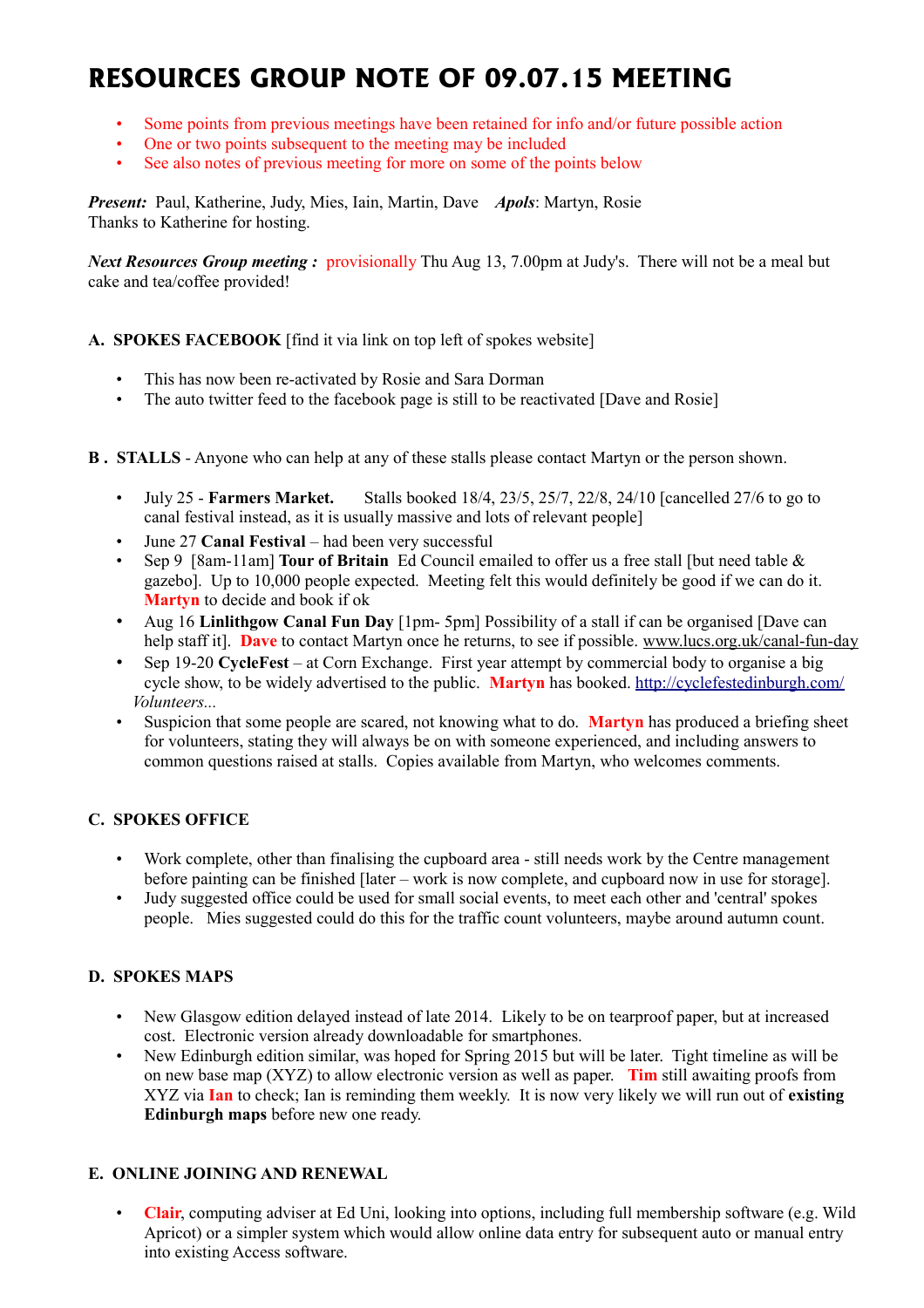# **F. AGM**

- AGM was held prior to June public mtg, 6.00-6.30. Group leaders did reports in advance which Dave circulated by email and on website. Arrangement worked well and meeting lasted exactly 30 mins!
- Minutes of the AGM are at [spokes.org.uk](http://spokes.org.uk/) : documents : internal : AGM

# **G. SPOKES STATUS**

• AGM agreed set up working group of Paul, Ian, Sandy, Dave [with power to coopt others] to progress Spokes becoming a SCIO [http://www.scvo.org.uk/setting-up-a-charity/decide-on-a-structure/scottish](http://www.scvo.org.uk/setting-up-a-charity/decide-on-a-structure/scottish-charitable-incorporated-organisation/)[charitable-incorporated-organisation/](http://www.scvo.org.uk/setting-up-a-charity/decide-on-a-structure/scottish-charitable-incorporated-organisation/)

## **H. MOTORIST AWARENESS CAMPAIGN – DRIVERS' CYCLE AWARENESS VIDEO**

- Bryce has set up a Spokes site on YouTube and loaded this and other sokes-related videos onto it. The link is [https://www.youtube.com/channel/UCMXOa8J6lSRh7aYiZ1vN4Wg.](https://www.youtube.com/channel/UCMXOa8J6lSRh7aYiZ1vN4Wg) It is easy for us to log in and edit the wording on the site.
- We will produce a professional-looking promotional flyer [A4 folded to A5] explaining the purpose of the video & notes, and giving the link to them on Spokes website. This will be (at least initially) our main means of getting the video around. The flyer will go in a spokes mailout to all orgs and members [approx 3000]. We will also (then or later) send to other relevant orgs on the list drawn up last year – e.g. all driving schools + keep some for stalls, etc. So total order 4000/5000.
- David Gardiner of Laidback Bikes and Vantage Creative now working on producing the leaflet. **Mies** to circulate draft to Resources (and the Fyfe's and Bryce?) for comment. **Everyone** – please send comments to Mies asap but definitely by end of June.
- Some wording changes will be needed to the video itself, but will await asking Bryce until clear on what is wanted. Also it is not possible on Youtube to reload a video with the same link as the previous one, so we want to be sure we have a final version before uploading it.
- Publicity on Spokes website and in press will await all the above materials being available
- *Later* Dave has now set up a videos page on our website click the *videos* tab. This is being kept low key, not specially publicised, until the driver awareness video and leaflet are complete.
- We discovered the website <https://www.driving-instructor.tv/>thanks to this article... [http://www.theguardian.com/environment/bike-blog/2014/nov/11/the-film-teaching-driving-instructors](http://www.theguardian.com/environment/bike-blog/2014/nov/11/the-film-teaching-driving-instructors-to-understand-cyclists)[to-understand-cyclists.](http://www.theguardian.com/environment/bike-blog/2014/nov/11/the-film-teaching-driving-instructors-to-understand-cyclists) Could try to get links to our materials on that site.
- **Edinburgh and West Lothian sixth form pre-driver sessions** will be held late August (WL) and early Sept 28-Oct 1 (Edinburgh). Donald Urquhart organising cycling speakers for the former, Mark Symonds for the latter. **Mies** contacting both to see if we can try out the video and leaflets there. **We will need a volunteer** from Resources Group (or, if not, from elsewhere in Spokes) to attend one or more of the classes to run this – **Martin** potentially interested (Martyn may also be).

# **I. SPOKES PUBLIC MEETINGS**

- June 15 **summer bike/rail meeting** was very successful, approx 100 people and good discussion. Report now on website.
- **Autumn meeting** [usually mid/late November][NB Mies will be away mid Oct- mid Nov so we will need a different organiser for this meeting]. Suggested topics...
	- Revision of Ed Council *Active Travel Action Plan* [ATAP] **Dave** to find out if this would fit with Council planning/timescale
	- Glasgow v Edinburgh cycling policies a speaker from each council
	- Outside speaker on what is being done elsewhere in UK and/or Netherlands/Denmark. e.g. speaker from Cycling Embassy
	- Cycling and the Law [to include presumed liability, policing, sentencing, etc]
- **Spring 2016 meeting** [usually late March] Hustings mtg for the May Holyrood elections